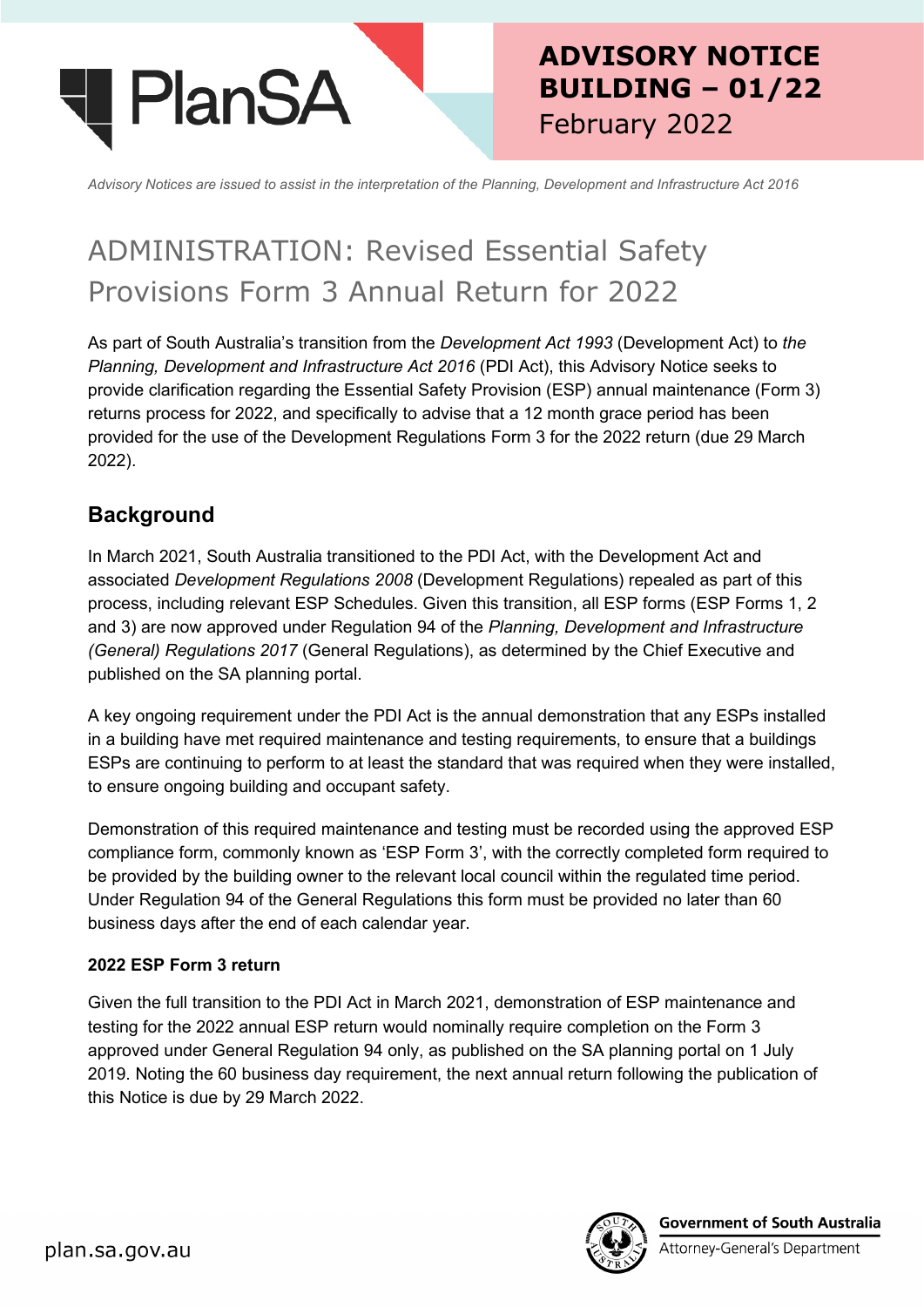## **Discussion**

#### **Revised ESP Form 3 for 2022 Annual Return**

Planning and Land Use Services (PLUS) has been made aware that despite the PDI Act requirements in place as set out above, there is a significant challenge for building owners in transferring maintenance and testing records to the PDI Act Form 3s prior to the March 2022 deadline for all commercial buildings with ESPs.

#### **In response a 12 month grace period is provided so that the previous Development Regulations Form 3 can continue to be used for the 2022 annual return.**

Stakeholders must note however that the 2022 return is designated as the last annual return for which the repealed Form 3 will be acceptable. For all subsequent ESP Form 3 annual returns (due 2023 and onwards) all ESP maintenance and testing must be recorded on the PDI Act Form 3, as published on the SA planning portal.

The intention of the 12 month grace period is to provide time for:

- building owners to transfer maintenance and testing requirements to the new PDI Act Form 3, and to ensure that their contractor(s) can meet the signatory requirements on the new Form as part of maintenance verification
- councils to ensure their systems are ready to accept the PDI Act Form 3s provided by building owners when they are provided for the next annual return (due 2023)
- contractors to work with building owners to transfer maintenance and testing requirements to the new Form 3, and ensure they have the suitable licence, competency and/or qualifications to undertake this work.

For those buildings where a transition has already or will take place to the new PDI Act Form 3, building owners are reminded of the need to ensure that this transfer is completed accurately, including that these records capture any ESP-related performance solutions that were included in a building's construction.

#### **60 Day Requirement**

Councils, building owners, and maintenance contractors are reminded that under the PDI Act all ESP Form 3s are due to the relevant council within 60 business days of the end of the calendar year. The return date for the 2022 annual return is 29 March 2022.

This represents a change from the Development Regulations, where the Form 3 return was instead due 'as soon as practicable' after the end of each calendar year, which left setting an enforceable timeframe in council hands. As a result of feedback, the 60 day period was introduced in the General Regulations to provide a clear deadline for annual Form 3 returns.



**Government of South Australia** 

Attorney-General's Department